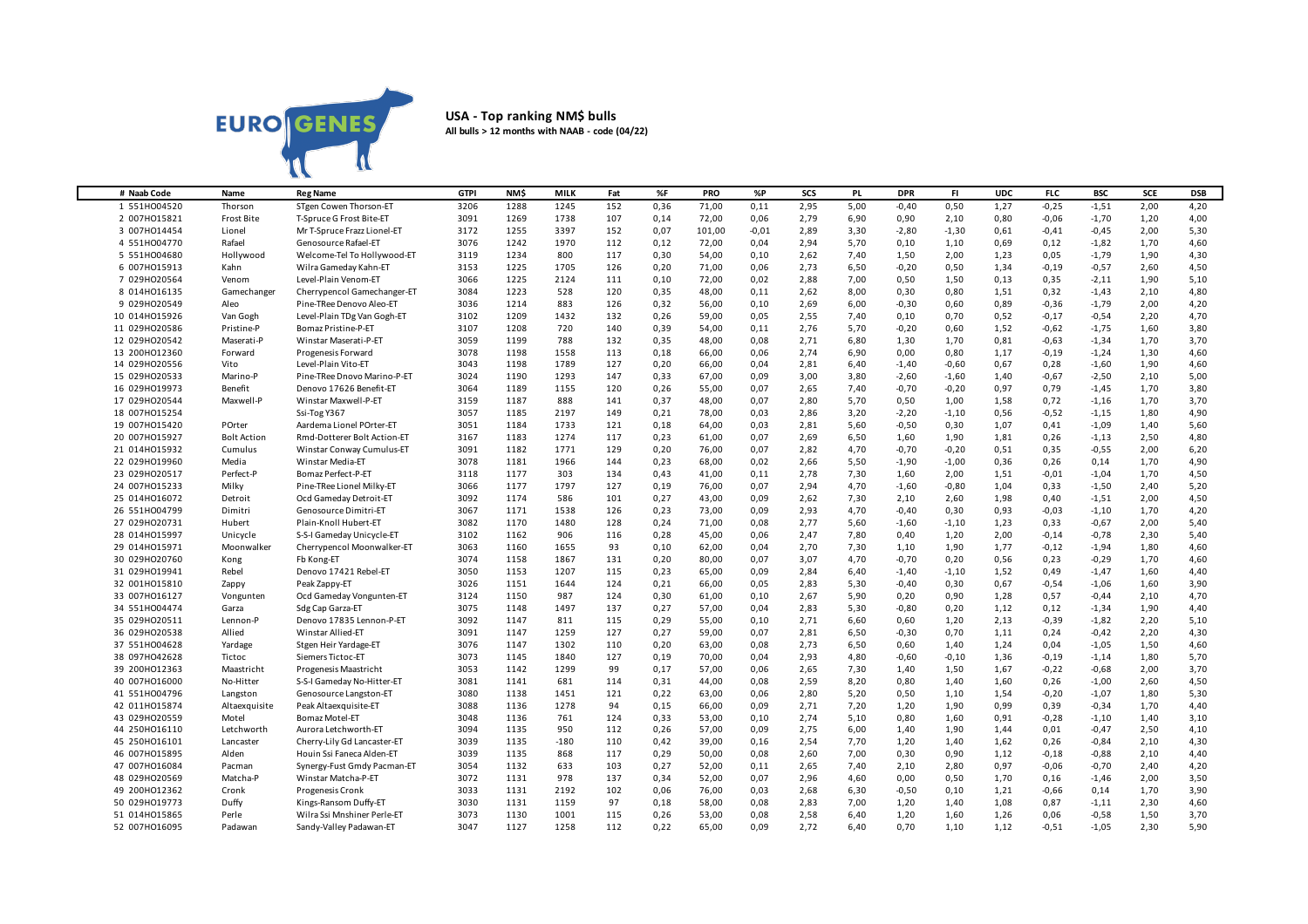| 53 029H019964  | Cascade       | Denovo 3756 Cascade-ET      | 3037 | 1126 | 1384 | 108 | 0,19 | 68,00 | 0,09 | 2,69 | 5,60 | $-0,30$ | 0,20    | 1,41 | $-0,22$ | $-1,16$ | 2,20 | 5,40 |
|----------------|---------------|-----------------------------|------|------|------|-----|------|-------|------|------|------|---------|---------|------|---------|---------|------|------|
| 54 551H004717  | Pipeline      | T-Spruce Gs Cpn Pipeline-ET | 3083 | 1125 | 2163 | 122 | 0,13 | 76,00 | 0,03 | 2,95 | 4,80 | 0,10    | 1,20    | 0,47 | 0,14    | $-0,42$ | 1,80 | 5,80 |
| 55 007H016013  | Skarn         | S-S-I Gameday Skarn-ET      | 3088 | 1123 | 827  | 121 | 0,31 | 41,00 | 0,05 | 2,57 | 7,90 | 1,80    | 2,30    | 1,37 | 0,06    | $-0,31$ | 2,30 | 4,80 |
| 56 001H016144  | Momento       | Peak Momento-ET             | 3104 | 1121 | 1460 | 127 | 0,24 | 64,00 | 0,06 | 2,61 | 5,30 | $-0,80$ | 0,10    | 1,62 | 0,12    | $-0,51$ | 2,70 | 4,60 |
| 57 551H004773  | Ramble        | 551ho04773                  | 3075 | 1121 | 1712 | 119 | 0,18 | 66,00 | 0,04 | 2,87 | 5,20 | 0,40    | 1,10    | 1,20 | 0,53    | $-0,98$ | 1,70 | 5,70 |
| 58 007H016114  | Robbie        | Clear-Echo Gd Robbie-ET     | 3070 | 1119 | 868  | 110 | 0,27 | 53,00 | 0,09 | 2,66 | 6,90 | 0,80    | 1,30    | 1,61 | 0,61    | $-0,48$ | 2,10 | 5,60 |
|                | Brule         | Denovo 17874 Brule-ET       | 3038 | 1118 | 1005 | 132 |      |       |      | 2,77 |      |         | $-0,40$ |      | 0,59    |         |      | 5,40 |
| 59 029HO20523  |               |                             |      |      |      |     | 0,32 | 62,00 | 0,11 |      | 5,60 | $-1,00$ |         | 0,40 |         | $-0,44$ | 2,30 |      |
| 60 551H004529  | Hannity       | Aot Lariat Hannity-ET       | 3034 | 1116 | 1186 | 118 | 0,25 | 62,00 | 0,09 | 2,84 | 5,60 | $-0,70$ | $-0,40$ | 1,64 | 0,04    | $-0,94$ | 2,30 | 5,70 |
| 61 029HO20609  | Mythical-P    | Denovo 17917 Mythical-P-ET  | 3106 | 1114 | 1061 | 120 | 0,27 | 54,00 | 0,07 | 2,72 | 7,00 | 0,00    | 0,60    | 1,80 | 0,37    | $-0,35$ | 1,60 | 4,10 |
| 62 007H016012  | Scuba         | Wilra S-S-I Gamedy Scuba-ET | 3084 | 1111 | 993  | 109 | 0,24 | 52,00 | 0,07 | 2,65 | 7,50 | 1,00    | 1,60    | 1,64 | 0,14    | $-0,56$ | 3,00 | 4,60 |
| 63 011H016061  | Altaamick     | Peak Altaamick-ET           | 3059 | 1111 | 153  | 100 | 0,33 | 40,00 | 0,13 | 2,41 | 8,10 | 2,50    | 3,00    | 0,89 | 0,24    | 0,10    | 1,70 | 4,50 |
| 64 551H004798  | Maxx          | T-Spruce C-Maxx-ET          | 3064 | 1110 | 1938 | 117 | 0,14 | 72,00 | 0,04 | 2,95 | 5,00 | 0,90    | 1,70    | 0,77 | 0,37    | $-0,97$ | 1,70 | 5,30 |
| 65 551H004138  | Cowen         | Pine-TRee Lionel Cowen-ET   | 3095 | 1109 | 2117 | 146 | 0,21 | 83,00 | 0,06 | 3,05 | 2,10 | $-2,80$ | $-1,50$ | 1,05 | 0,40    | $-0,67$ | 2,40 | 5,00 |
| 66 007H015892  | Strata        | S-S-I Larsacres G Strata-ET | 3052 | 1109 | 1212 | 123 | 0,26 | 51,00 | 0,05 | 2,73 | 5,80 | 0,40    | 0,80    | 1,12 | 0,73    | $-0,55$ | 2,70 | 5,10 |
| 67 029HO20546  | Merchant      | Denovo 17938 Merchant       | 3039 | 1108 | 832  | 131 | 0,34 | 53,00 | 0,09 | 2,69 | 5,40 | $-0,80$ | $-0,10$ | 1,15 | 0,12    | $-0,86$ | 1,70 | 5,20 |
| 68 007HO16133  | Gold Card     | Cherrypencol G Gold Card-ET | 3086 | 1107 | 329  | 124 | 0,39 | 44,00 | 0,12 | 2,67 | 6,30 | 1,00    | 1,40    | 1,75 | 0,02    | $-0,58$ | 2,00 | 5,40 |
| 69 250HO15872  | Ibendigo      | Horsens Ssi Gd Ibendigo-ET  | 3075 | 1107 | 1104 | 119 | 0,26 | 50,00 | 0,05 | 2,69 | 6,90 | 0,50    | 1,10    | 1,62 | $-0,01$ | $-0,40$ | 2,70 | 5,30 |
| 70 029HO20522  | Bridgerton    | Denovo 17868 Bridgerton-ET  | 3036 | 1107 | 906  | 122 | 0,30 | 61,00 | 0,11 | 2,81 | 6,40 | $-0,80$ | $-0,50$ | 0,68 | 1,13    | $-0,09$ | 2,10 | 5,40 |
| 71 551H004490  | Mad Max       | Genosource Cap Mad Max-ET   | 3034 | 1107 | 1657 | 118 | 0,18 | 64,00 | 0,04 | 2,95 | 4,70 | 0,50    | 1,30    | 1,01 | 0,29    | $-1,70$ | 1,60 | 4,80 |
| 72 706HO00126  | Legolas       | Pine-TRee 7883 Lionel 739   | 3094 | 1106 | 2117 | 116 | 0,11 | 83,00 | 0,06 | 2,80 | 5,10 | 0,20    | 1,10    | 0,43 | 0,10    | 0,45    | 2,00 | 5,70 |
| 73 007H015807  | George Miller | Lars-Acres George Miller-ET | 3063 | 1105 | 533  | 90  | 0,24 | 55,00 | 0,13 | 2,47 | 8,10 | 2,20    | 2,30    | 1,45 | 0,15    | 0,34    | 2,50 | 4,30 |
| 74 029H020531  | Elderon       | Denovo 3801 Elderon-ET      | 3042 | 1104 | 1640 | 122 | 0,20 | 65,00 | 0,05 | 2,96 | 4,20 | 0,10    | 0,80    | 1,06 | 0,23    | $-1,64$ | 1,60 | 4,00 |
| 75 007H015245  | Perpetual     | Winstar Lionel Perpetual-ET | 3076 | 1103 | 2105 | 134 | 0,18 | 77,00 | 0,04 | 2,72 | 4,20 | $-1,70$ | $-1,00$ | 0,70 | 0,26    | 0,09    | 1,80 | 5,80 |
|                |               |                             |      |      |      |     |      |       |      |      |      |         |         |      |         |         |      |      |
| 76 029HO20594  | Indeed        | Denovo 18032 Indeed-ET      | 3084 | 1102 | 1100 | 128 | 0,29 | 60,00 | 0,09 | 2,75 | 5,10 | $-1,70$ | $-0,80$ | 1,76 | 0,42    | $-0,08$ | 2,20 | 5,00 |
| 77 551H004597  | Mcguire       | Genosource Capn Mcguire-ET  | 3085 | 1101 | 1053 | 100 | 0,20 | 55,00 | 0,08 | 2,89 | 6,80 | 2,20    | 2,40    | 1,26 | 1,51    | $-1,07$ | 1,50 | 4,90 |
| 78 011H015655  | Altakevlow    | Peak Altakevlow-ET          | 3065 | 1101 | 1436 | 130 | 0,25 | 72,00 | 0,09 | 2,74 | 4,30 | $-1,30$ | $-0,70$ | 1,27 | $-0,15$ | $-0,60$ | 1,60 | 5,20 |
| 79 007H015778  | Beethoven     | T-Spruce S-S-I Beethoven-ET | 3048 | 1100 | 1397 | 111 | 0,19 | 64,00 | 0,07 | 2,68 | 6,50 | 0,10    | 0,50    | 1,37 | $-0,24$ | $-0,56$ | 2,90 | 4,00 |
| 80 007HO16083  | Spinal Tap    | Ocd Gameday Spinal Tap-ET   | 3043 | 1099 | 1755 | 99  | 0,11 | 65,00 | 0,04 | 2,75 | 6,90 | $-0,30$ | 0,20    | 1,28 | 0,27    | $-0,07$ | 2,80 | 4,90 |
| 81 551H004722  | Bronx         | Genosource Bronx-ET         | 3051 | 1098 | 1694 | 96  | 0,10 | 66,00 | 0,05 | 2,84 | 5,80 | 0,50    | 1,20    | 1,52 | 0,76    | $-1,89$ | 1,40 | 4,50 |
| 82 551H004650  | Danton        | Delicious Danton-ET         | 3028 | 1098 | 1035 | 106 | 0,23 | 52,00 | 0,07 | 2,84 | 6,30 | 1,00    | 1,10    | 1,47 | 0,29    | $-1,14$ | 2,00 | 4,40 |
| 83 007H015167  | Gameday       | Rmd-Dotterer Ssi Gameday-ET | 3069 | 1096 | 994  | 118 | 0,28 | 52,00 | 0,07 | 2,63 | 6,40 | 0,20    | 0,70    | 1,56 | 0,32    | $-0,62$ | 3,60 | 5,90 |
| 84 007H015862  | Elvin         | Rmd-Dotterer Ssi R Elvin-ET | 3107 | 1095 | 1039 | 126 | 0,30 | 69,00 | 0,13 | 2,77 | 4,90 | $-0,70$ | $-0,20$ | 1,00 | 0,74    | 0,58    | 1,90 | 4,40 |
| 85 014HO16082  | Frampton      | Ocd Gameday Frampton-ET     | 3082 | 1095 | 1116 | 108 | 0,22 | 49.00 | 0,05 | 2,54 | 7.40 | 1,30    | 1,80    | 1,35 | 0,35    | $-0,14$ | 2,60 | 5,10 |
| 86 029H020555  | Insight       | Denovo 18016 Insight-ET     | 3026 | 1092 | 1235 | 96  | 0,17 | 62,00 | 0,08 | 2,78 | 7,30 | 0,00    | 0,60    | 1,53 | 0,48    | $-0,36$ | 2,00 | 4,70 |
| 87 029HO20836  | Genius        | Pine-TRee Genius-ET         | 3093 | 1091 | 820  | 125 | 0,32 | 45,00 | 0,07 | 2,70 | 5,30 | 0,90    | 1,20    | 1,65 | 0,35    | $-0,40$ | 2,60 | 4,20 |
| 88 007H015861  | Sleater       | S-S-I Bg Mnshnr Sleater-ET  | 3026 | 1091 | 1288 | 112 | 0,21 | 56,00 | 0,05 | 2,94 | 5,20 | 0,30    | 0,70    | 1,67 | 0,55    | $-1,57$ | 2,00 | 5,90 |
| 89 007H016134  | Newsmaker     | Cherrypencol Newsmaker-ET   | 3068 | 1090 | 1111 | 106 | 0,22 | 49,00 | 0,05 | 2,64 | 6,20 | 0,50    | 1,40    | 1,68 | 0,58    | $-0,69$ | 2,40 | 3,50 |
| 90 007H015938  | El Paso       | Sandy-Valley El Paso-ET     | 3047 | 1090 | 1431 | 107 | 0,18 | 62,00 | 0,06 | 2,63 | 5,50 | 0,10    | 0,60    | 1,50 | $-0,23$ | $-0,66$ | 2,10 | 4,10 |
| 91 007H015909  | Jeremy        | S-S-I Rozline Jeremy-ET     | 3069 | 1088 | 498  | 144 | 0,44 | 52,00 | 0,13 | 2,74 | 4,30 | $-1,00$ | $-0,10$ | 1,05 | 0,32    | $-0,19$ | 2,30 | 4,80 |
| 92 551H004684  | Reyes         | Genosource Capn Reyes-ET    | 3029 | 1088 | 1494 | 98  | 0,14 | 70,00 | 0,08 | 2,94 | 5,70 | 0,10    | 0,80    | 1,23 | 0,97    | $-1,06$ | 1,60 | 4,50 |
| 93 551H004472  |               |                             | 3070 | 1087 |      |     | 0,30 | 51,00 |      | 2,80 |      |         | 1,80    | 1,26 | 0,88    | $-0,48$ | 1,60 |      |
|                | Earl          | Stgen Cap Earl-ET           |      |      | 840  | 118 |      |       | 0,09 |      | 5,20 | 1,50    |         |      |         |         |      | 4,40 |
| 94 011H015624  | Altazemini    | Peak Altazemini-ET          | 3033 | 1087 | 1315 | 114 | 0,22 | 67,00 | 0,09 | 2,65 | 5,00 | $-0,50$ | 0,10    | 0,82 | 0,12    | 0,15    | 1,80 | 4,30 |
| 95 007H015888  | Holdstrong    | S-S-I Gameday Holdstrong-ET | 3041 | 1086 | 747  | 123 | 0,33 | 59,00 | 0,12 | 2,87 | 4,70 | $-0,30$ | 0,60    | 1,07 | 0,46    | $-0,84$ | 3,10 | 5,40 |
| 96 014H015779  | Gibson        | S-S-I Moonshiner Gibson-ET  | 3038 | 1086 | 1699 | 79  | 0,05 | 62,00 | 0,03 | 2,67 | 7,30 | 1,40    | 1,80    | 1,87 | 0,76    | $-1,52$ | 1,60 | 4,40 |
| 97 029HO20530  | Verve         | Denovo 3797 Verve-ET        | 3027 | 1086 | 1386 | 123 | 0,24 | 65,00 | 0,07 | 2,78 | 5,20 | $-1,60$ | $-1,00$ | 1,08 | 0,59    | $-0,17$ | 2,10 | 4,60 |
| 98 200HO12266  | Overdo        | Ladys-Manor Overdo-ET       | 3076 | 1085 | 596  | 121 | 0,34 | 45,00 | 0,09 | 2,67 | 5,60 | 0,70    | 1,00    | 2,00 | 0,63    | $-1,18$ | 1,90 | 5,20 |
| 99 014H016141  | Attica        | Pine-TRee Conway Attica-ET  | 3057 | 1085 | 728  | 105 | 0,27 | 56,00 | 0,12 | 2,90 | 5,40 | 1,70    | 1,80    | 1,63 | 0,46    | $-0,91$ | 1,70 | 4,50 |
| 100 007H015877 | Izreal        | Horsens Badger Gd Izreal-ET | 3043 | 1085 | 1495 | 124 | 0,23 | 56,00 | 0,03 | 2,74 | 5,00 | $-1,00$ | $-0,30$ | 1,46 | 0,59    | $-1,12$ | 2,80 | 6,20 |
| 101 551H004457 | Perdue        | Stgen Cap Perdue-ET         | 3028 | 1085 | 1880 | 123 | 0,17 | 72,00 | 0,05 | 2,99 | 4,50 | $-1,20$ | $-0,40$ | 1,01 | 0,35    | $-1,53$ | 2,00 | 6,40 |
| 102 007H015882 | Lakeland      | S-S-I Badger Gd Lakeland-ET | 3078 | 1084 | 292  | 115 | 0,37 | 40,00 | 0,11 | 2,57 | 6,80 | 1,30    | 1,40    | 1,58 | 0,95    | 0,41    | 2,80 | 6,40 |
| 103 029HO20540 | Mycroft-P     | Winstar Mycroft-P-ET        | 3101 | 1083 | 417  | 136 | 0,42 | 57,00 | 0,15 | 2,88 | 3,90 | 0,20    | 0,70    | 1,58 | 0,41    | $-0,76$ | 1,80 | 5,20 |
| 104 014H015890 | Styrian       | Lars-Acres Ssi C Styrian-ET | 3058 | 1083 | 674  | 129 | 0,36 | 59,00 | 0,13 | 2,82 | 5,20 | $-0,80$ | $-0,20$ | 1,68 | 0,08    | $-0,41$ | 2,70 | 6,40 |
| 105 551H004681 | Meteorite     | Genosource Cap Meteorite-ET | 3049 | 1083 | 878  | 107 | 0,25 | 60,00 | 0,11 | 2,93 | 5,50 | 1,20    | 1,70    | 1,15 | 1,08    | $-0,94$ | 1,40 | 4,70 |
| 106 007HO16305 | Memphis       | Ocd Ahead Memphis-ET        | 3025 | 1083 | 751  | 112 | 0,29 | 54,00 | 0,11 | 2,69 | 6,10 | 1,70    | 1,50    | 0,75 | 0,43    | $-0,07$ | 2,10 | 5,10 |
| 107 551H004484 | Modello       | Genosource Cap Modello-ET   | 3054 | 1082 | 614  | 106 | 0,29 | 50.00 | 0,11 | 2,85 | 6,10 | 1,80    | 2,20    | 1,40 | 1,05    | $-1,43$ | 1,40 | 4,60 |
| 108 551H004581 | Levoy         | Genosource Cap Levoy-ET     | 3047 | 1081 | 1133 | 124 | 0,28 | 53,00 | 0,06 | 2,94 | 4,80 | 0,20    | 1,00    | 1,46 | 0,56    | $-1,20$ | 1,20 | 5,10 |
| 109 001H015618 | Zooty         | Peak Zooty-ET               | 3028 | 1081 | 1051 | 119 | 0,27 | 63,00 | 0,10 | 2,74 | 5,40 | $-1,10$ | $-0,70$ | 1,44 | $-0,02$ | $-0,83$ | 1,50 | 5,30 |
| 110 007H016003 | Snorkel       | Wilra Ssi Gamdy Snorkel-ET  | 3034 | 1080 | 735  | 142 | 0,40 | 51,00 | 0,10 | 2,82 | 3,80 | $-0,90$ | $-0,20$ | 1,20 | $-0,02$ | $-0,30$ | 2,30 | 5,20 |
|                | Aerial        | Pine-TRee Aerial-ET         | 3033 | 1079 | 1288 | 130 |      |       | 0,08 | 2,84 |      |         | 0,70    |      |         | $-0,38$ |      | 3,80 |
| 111 029HO20627 |               |                             |      |      |      |     | 0,27 | 63,00 |      |      | 4,50 | $-0,30$ |         | 0,70 | 0,08    |         | 2,50 |      |
| 112 551H004413 | John          | Genosource John-ETN         | 3067 | 1078 | 1583 | 117 | 0,19 | 64,00 | 0,05 | 2,97 | 5,00 | 0,70    | 1,40    | 1,33 | 0,52    | $-1,45$ | 1,50 | 5,30 |
| 113 551H004412 | Jack          | Genosource Jack-ETN         | 3067 | 1078 | 1583 | 117 | 0,19 | 64,00 | 0,05 | 2,97 | 5,00 | 0,70    | 1,40    | 1,33 | 0,52    | $-1,45$ | 1,50 | 5,30 |
| 114 551H004119 | Captain       | Genosource Captain-ET       | 3067 | 1078 | 1583 | 117 | 0,19 | 64,00 | 0,05 | 2,97 | 5,00 | 0,70    | 1,40    | 1,33 | 0,52    | $-1,45$ | 1,50 | 5,30 |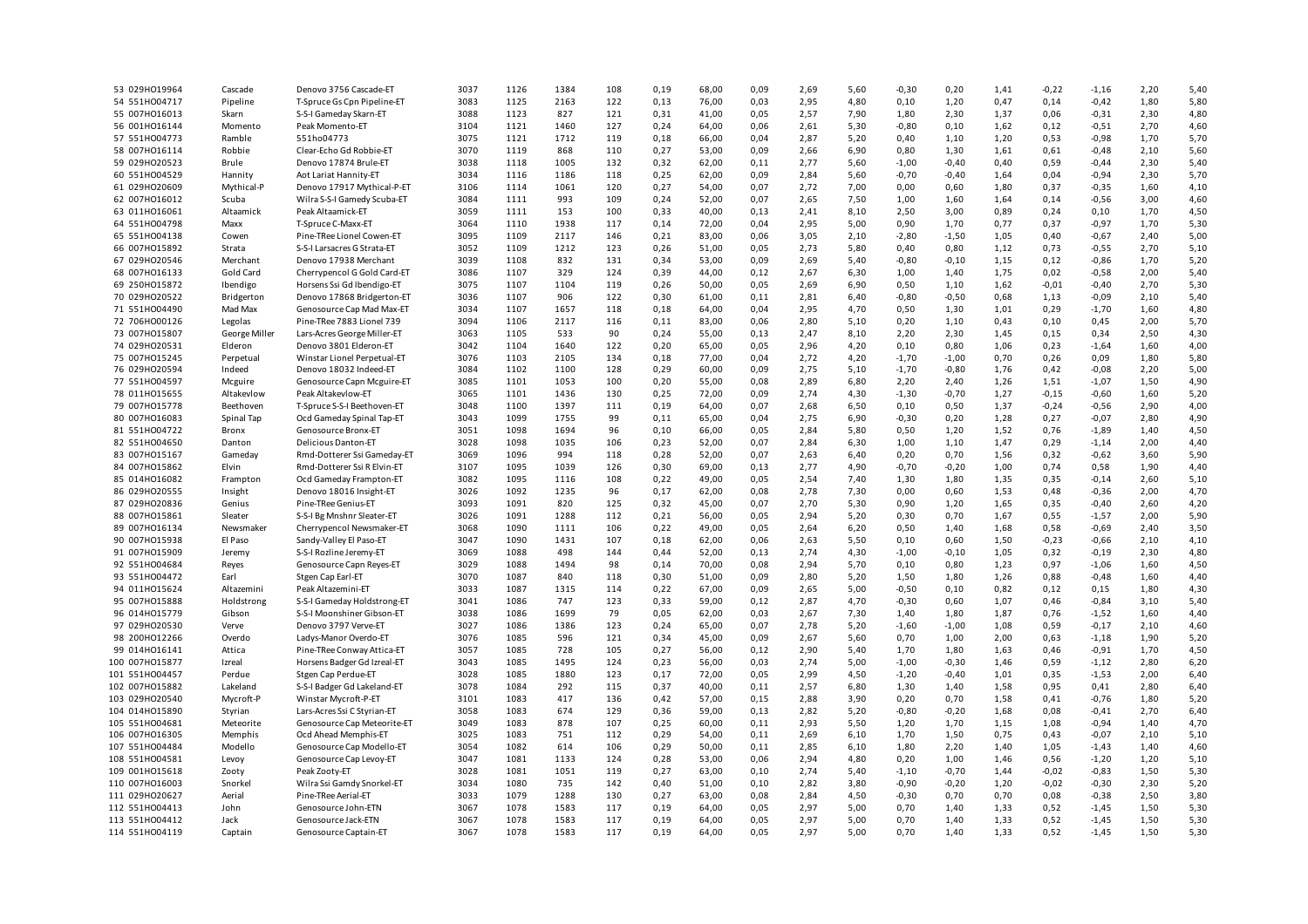| 115 551H004688 | Bionic                | Genosource Bionic-ET                   | 3084 | 1077 | 884  | 106 | 0,25    | 57,00 | 0,10 | 2,74 | 6,10 | 1,50    | 1,80    | 1,44 | 0,69    | $-0,17$ | 1,80         | 4,10         |
|----------------|-----------------------|----------------------------------------|------|------|------|-----|---------|-------|------|------|------|---------|---------|------|---------|---------|--------------|--------------|
| 116 007H016092 | Elvis                 | Sandy-Valley Elvis-ET                  | 3046 | 1077 | 976  | 129 | 0,32    | 56,00 | 0,09 | 2,81 | 4,10 | $-1,50$ | $-0,50$ | 1,77 | 0,20    | $-1,33$ | 1,90         | 4,70         |
| 117 250HO16094 | Lonestar              | Sandy-Valley C Lonestar-ET             | 3040 | 1077 | 349  | 85  | 0,25    | 42,00 | 0,11 | 2,66 | 8,20 | 2,90    | 3,20    | 1,90 | 0,78    | $-0,85$ | 1,70         | 5,10         |
| 118 551H004769 | Mastery               | 551ho04769                             | 3051 | 1076 | 1020 | 94  | 0,19    | 53,00 | 0,07 | 2,90 | 6,60 | 2,50    | 2,80    | 1,70 | 0,80    | $-1,12$ | 1,40         | 4,60         |
| 119 007HO16015 | Beech                 | S-S-I Gameday Beech-ET                 | 3024 | 1076 | 1224 | 100 | 0,18    | 58,00 | 0,07 | 2,89 | 6.40 | 0,90    | 1,80    | 1,31 | 0,46    | $-0,64$ | 2,60         | 4,40         |
| 120 029HO20526 | Mulberry-P            | Denovo 17852 Mulberry-P-ET             | 3026 | 1074 | 768  | 123 | 0,32    | 51,00 | 0,09 | 3,00 | 4,50 | 0,20    | 1,00    | 1,30 | 0,54    | $-1,38$ | 1,40         | 4,20         |
| 121 029HO20562 | Eureka                | Bomaz Eureka-ET                        | 3048 | 1073 | 1729 | 114 | 0,16    | 73,00 | 0,06 | 2,76 | 5,80 | $-0,30$ | 0,40    | 0,86 | 0,03    | 0,25    | 1,80         | 5,60         |
| 122 007HO15863 | Pavement              | Badger Ssi Gmdy Pavement-ET            | 3047 | 1073 | 341  | 95  | 0,29    | 46,00 | 0,12 | 2,59 | 6,80 | 2,40    | 2,60    | 1,87 | 0,15    | $-1,04$ | 2,60         | 5,00         |
| 123 250HO16143 | Antony                | Pine-TRee Conway Antony-ET             | 3034 | 1073 | 1815 | 111 | 0,14    | 71,00 | 0,05 | 2,78 | 5,60 | $-0,70$ | 0,00    | 1,16 | 0,01    | $-0,40$ | 2,20         | 5,30         |
| 124 007HO16136 | Mutual-TW             | Pen-Col G Mutual-TW-ET                 | 3048 | 1072 | 208  | 108 | 0,35    | 37,00 | 0,11 | 2,67 | 7,40 | 1,60    | 1,80    | 1,72 | 1,13    | $-0,77$ | 2,20         | 4,50         |
| 125 001H016035 | Zenyatta              | Pine-TRee Zenyatta-ET                  | 3026 | 1070 | 1593 | 106 | 0,15    | 62,00 | 0,04 | 2,85 | 5,50 | $-0,90$ | $-0,30$ | 1,40 | 1,06    | $-1,06$ | 2,00         | 3,90         |
| 126 007H016071 | Sahara                | Ocd Rozline Sahara-ET                  | 3055 | 1068 | 628  | 102 | 0,27    | 52,00 | 0,11 | 2,52 | 6,90 | 1,30    | 1,70    | 1,39 | 0,27    | 0,30    | 1,90         | 4,10         |
| 127 097H042716 | Performance           | TRifecta Performance-ET                | 3038 | 1068 | 1583 | 92  | 0,11    | 68,00 | 0,06 | 2,84 | 5,70 | $-0,40$ | 0,50    | 1,89 | 0,48    | $-1,00$ | 2,10         | 3,90         |
| 128 007H016146 | Vance                 | Level-Plain Gd Vance-ET                | 3038 | 1068 | 1126 | 112 | 0,24    | 53,00 | 0,06 | 2,65 | 6,20 | $-0,20$ | 0,60    | 1,78 | $-0,20$ | $-0,50$ | 2,80         | 5,70         |
| 129 014H015582 | Mashak                | Clear-Echo Max Mashak-ET               | 3045 | 1066 | 1827 | 94  | 0,08    | 63,00 | 0,02 | 2,83 | 5,70 | 0,40    | 0,80    | 2,06 | 0,52    | $-1,12$ | 2,00         | 4,40         |
| 130 007H015916 | TRajectory            | S-S-I Badger TRajectory-ET             | 3037 | 1066 | 794  | 106 | 0,26    | 55,00 | 0,11 | 2,50 | 6,50 | 1,40    | 1,70    | 0,98 | 0,10    | $-0,47$ | 2,30         | 5,30         |
| 131 014H015910 | Wiss                  | S-S-I Faneca Wiss-ET                   | 3037 | 1066 | 243  | 116 | 0,38    | 39,00 | 0,11 | 2,42 | 6,10 | 0,30    | 0,90    | 1,64 | $-0,37$ | 0,09    | 1,90         | 3,30         |
| 132 014H015992 | Fiji                  | Ocd Ahead Fiji-ET                      | 3032 | 1066 | 737  | 104 | 0,26    | 48,00 | 0,09 | 2,55 | 7,70 | 1,60    | 1,50    | 1,37 | 0,67    | $-0,31$ | 2,70         | 5,80         |
| 133 007HO16113 | Sheldrake             | Aurora Sheldrake-ET                    | 3043 | 1065 | 244  | 128 | 0,42    | 46,00 | 0,14 | 2,69 | 5,40 | $-0,30$ | 0,40    | 1,24 | 0,26    | 0,27    | 2,50         | 4,00         |
| 134 007H015808 | Diener                | Lars-Acres S-S-I Diener-ET             | 3079 | 1063 | 1330 | 89  | 0,13    | 61,00 | 0,07 | 2,74 | 6,00 | 2,50    | 3,10    | 1,70 | 0,45    | $-0,24$ | 1,90         | 4,50         |
| 135 007HO16126 | Laffey                | Ocd Top Dog Laffey-ET                  | 3063 | 1063 | 1482 | 112 | 0,19    | 62,00 | 0,05 | 2,55 | 6,50 | $-0,30$ | 0,20    | 1,23 | 0,57    | 0,24    | 2,30         | 4,20         |
| 136 007H015977 | Hayk                  | Welcome-Tel Taos Hayk-ET               | 3091 | 1062 | 1168 | 97  | 0,18    | 64,00 | 0,10 | 2,53 | 6,10 | 1,90    | 2,10    | 1,34 | 0,18    | 0,83    | 2,40         | 5,00         |
| 137 011H015830 |                       | Ladys-Manor Altaovertake-ET            | 3090 | 1062 | 790  | 99  | 0,24    | 50,00 | 0,09 | 2,71 | 6,50 | 1,50    | 1,80    | 2,05 | 0,83    | $-0,17$ | 1,50         |              |
|                | Altaovertake          |                                        |      |      |      |     |         |       |      |      |      |         |         |      |         |         |              | 4,10         |
| 138 007H016097 | Over-The-Top          | Ladys-Manor Over-The-Top-ET            | 3057 | 1062 | 1201 | 116 | 0,24    | 56,00 | 0,06 | 2,69 | 5,80 | 0,30    | 1,20    | 1,25 | 0,39    | $-0,35$ | 2,10         | 4,70         |
| 139 014H015876 | Kelby                 | Rmd-Dotterer Ryshn Kelby-ET            | 3025 | 1059 | 1012 | 109 | 0,24    | 56,00 | 0,08 | 2,64 | 5,40 | $-0,60$ | $-0,10$ | 1,31 | 0,92    | $-0,45$ | 1,70         | 4,30         |
| 140 250HO15988 | Soysauce              | Ocd Parfect Soysauce-ET                | 3099 | 1058 | 1679 | 96  | 0,11    | 72,00 | 0,07 | 2,83 | 6,60 | 0,50    | 1,00    | 1,92 | 0,51    | 0,27    | 2,50         | 5,00         |
| 141 551H004591 | Element               | Pine-Tree Capn Element-ET              | 3033 | 1056 | 1087 | 111 | 0,24    | 63,00 | 0,10 | 2,97 | 4,70 | 1,10    | 1,50    | 1,28 | 0,42    | $-0,85$ | 1,80         | 4,20         |
| 142 007H015839 | Magnum                | Ocd Alphabet Magnum-ET                 | 3039 | 1046 | 1899 | 112 | 0,13    | 64,00 | 0,02 | 2,93 | 5,10 | 0,20    | 0,70    | 1,61 | 0,41    | $-0,23$ | 1,60         | 3,60         |
| 143 551H004599 | Miguel                | Genosource Capn Miguel-ET              | 3040 | 1045 | 1452 | 105 | 0,17    | 65,00 | 0,07 | 2,92 | 4,60 | 0,60    | 1,30    | 1,45 | 0,86    | $-0,85$ | 1,70         | 5,00         |
| 144 515H000403 |                       | Wet Faneca Martin Wet Faneca Martin-ET | 3052 | 1044 | 1296 | 120 | 0,24    | 52,00 | 0,04 | 2,68 | 5,10 | 0,10    | 0,40    | 1,48 | 0,53    | 0,34    | 2,70         | 4,40         |
| 145 029HO20596 | Madison               | Denovo 18050 Madison-ET                | 3043 | 1040 | 1162 | 110 | 0,22    | 50,00 | 0,05 | 2,78 | 5,60 | 0,10    | 0,90    | 2,10 | 0,32    | $-1,15$ | 1,90         | 3,60         |
| 146 551H004632 | Oxy                   | Stgen Out Oxy-ET                       | 3102 | 1038 | 1113 | 106 | 0,22    | 54,00 | 0,07 | 2,74 | 5,70 | 1,40    | 1,80    | 1,97 | 0,59    | 0,65    | 1,70         | 4,60         |
| 147 007HO15980 | Huhon                 | Welcome Mnshn Huhon-ET                 | 3092 | 1036 | 1261 | 96  | 0,16    | 67.00 | 0,10 | 2,65 | 5.80 | 0,40    | 1,70    | 1.72 | $-0,15$ | 0,03    | 2,20         | 4,20         |
| 148 007H016288 | Offence               | Ladys-Manor Gday Offence-ET            | 3084 | 1036 | 809  | 121 | 0,31    | 51,00 | 0,09 | 2,79 | 5,20 | 1,80    | 2,20    | 1,31 | 0,89    | 0,17    | 2,30         | 5,10         |
| 149 250HO16035 | Rouge                 | S-S-I Gameday Rouge-ET                 | 3076 | 1035 | 693  | 123 | 0,34    | 60,00 | 0,13 | 2,73 | 5,00 | $-0,40$ | 0,00    | 1,56 | 0,17    | 0,47    | 2,60         | 5,50         |
| 150 029HO20587 | Bassett               | Bomaz Bassett-ET                       | 3046 | 1035 | 945  | 143 | 0,37    | 57,00 | 0,10 | 2,81 | 3,60 | $-1,20$ | $-0,50$ | 0,99 | 0,23    | 0,38    | 2,00         | 4,40         |
| 151 011H015619 | Altaalanzo            | Peak Altaalanzo-ET                     | 3063 | 1034 | 1331 | 116 | 0,22    | 67,00 | 0,09 | 2,91 | 4,30 | 0,10    | 0,50    | 1,19 | 0,70    | $-0,56$ | 1,70         | 5,20         |
| 152 097H042585 | Zuri                  | Terra-Calroy Zuri-ET                   | 3039 | 1033 | 1231 | 129 | 0,28    | 59,00 | 0,07 | 2,91 | 3,10 | $-1,40$ | $-0,50$ | 1,54 | 0,37    | $-0,46$ | 1,80         | 4,20         |
| 153 007H015964 | Arny                  | Higherransom Parfct Arny-ET            | 3040 | 1032 | 1142 | 107 | 0,22    | 59,00 | 0,08 | 2,84 | 6,00 | $-0,80$ | $-0,20$ | 1,77 | 0,80    | 0,03    | 1,80         | 4,80         |
| 154 250HO16257 | Denali                | Danhof Gd Denali-ET                    | 3087 | 1030 | 791  | 122 | 0,32    | 55,00 | 0,11 | 2,53 | 6,00 | $-0,50$ | $-0,20$ | 1,83 | 0,59    | 0,86    | 2,70         | 6,10         |
| 155 007HO15954 | Topaz                 | T-Spruce Ahead Topaz-ET                | 3032 | 1030 | 1140 | 108 | 0,22    | 60,00 | 0,08 | 2,68 | 5,90 | 0,60    | 1,20    | 1,25 | 0,24    | 0,36    | 2,50         | 5,70         |
| 156 200HO12354 | Lemieux               | Ocd Lemieux-ET                         | 3040 | 1028 | 1188 | 119 | 0,25    | 56,00 | 0,07 | 2,70 | 5,10 | $-0,90$ | $-0,50$ | 2,23 | $-0,02$ | $-0,35$ | 2,50         | 5,30         |
| 157 551H004624 | Julius                | Stgen Julius-ET                        | 3034 | 1028 | 1723 | 112 | 0,15    | 66,00 | 0,04 | 2,96 | 4,60 | $-0,80$ | 0,10    | 1,46 | 0,61    | $-0,65$ | 2,00         | 5,30         |
| 158 007H015874 | Beck                  | Badger Ssi Gameday Beck-ET             | 3024 | 1026 | 791  | 97  | 0,23    | 55,00 | 0,11 | 2,69 | 6,20 | 0,80    | 1,00    | 1,59 | 0,58    | $-0,22$ | 2,20         | 4,70         |
| 159 250HO15875 | Jaffa                 | Badger Ssi Ahead Jaffa-ET              | 3061 | 1024 | 960  | 110 | 0,25    | 70,00 | 0,14 | 2,66 | 5,00 | $-0,40$ | 0,20    | 1,22 | 0,95    | 0,50    | 2,80         | 6,60         |
| 160 007H015893 | Glory Days            | S-S-I La Gd Glory Days-ET              | 3031 | 1023 | 971  | 113 | 0,26    | 48,00 | 0,06 | 2,63 | 6,00 | $-0,20$ | 0,00    | 1,69 | 1,09    | $-0,25$ | 2,70         | 5,00         |
| 161 097H042657 | Lavezzi               | Peak Lavezzi-ET                        | 3039 | 1022 | 1414 | 111 | 0,19    | 62,00 | 0,06 | 2,78 | 4,40 | $-0,50$ | $-0,10$ | 1,46 | 0,53    | $-0,27$ | 1,60         | 4,50         |
| 162 551H004487 | Mate                  | Genosource Capns Mate-ET               | 3037 | 1022 | 1473 | 84  | 0,09    | 53,00 | 0,02 | 2,90 | 6,40 | 1,60    | 2,20    | 1,86 | 1,66    | $-0,82$ | 1,40         | 4,10         |
| 163 551H004485 | Mereck                | Genosource Cap Mereck-ET               | 3045 | 1021 | 789  | 106 | 0,26    | 54,00 | 0,10 | 2,88 | 5,20 | 0,50    | 1,10    | 1,85 | 1,16    | $-0,81$ | 1,50         | 4,30         |
| 164 734H000147 | Moka                  | Cherrypencol Moka-ET                   | 3074 | 1020 | 884  | 105 | 0,25    | 61,00 | 0,12 | 2,75 | 5,80 | $-0,40$ | 0,20    | 2,05 | 0,53    | $-0,08$ | 2,60         | 5,30         |
| 165 007H015975 | Digital               | Sheland Moonshnr Digital-ET            | 3045 | 1020 | 1366 | 109 | 0,19    | 59,00 | 0,06 | 2,69 | 5,20 | 0,30    | 0,90    | 1,58 | 0,30    | $-0,20$ | 1,60         | 4,20         |
| 166 007H015871 | Stahler               | S-S-I Moonshiner Stahler               | 3029 | 1015 | 1001 | 89  | 0,17    | 53,00 | 0,08 | 2,74 | 6,20 | 2,20    | 2,50    | 1,66 | 0,55    | $-0,54$ | 2,00         | 4,10         |
| 167 250HO16074 | Figaro                | Ocd Parfect Figaro-ET                  | 3097 | 1011 | 1055 | 97  | 0,19    | 52,00 | 0,07 | 2,77 | 5,90 | 0,80    | 1,30    | 2,37 | 1,56    | 0,37    | 2,30         | 4,70         |
| 168 250HO15958 | Hypnotic              | Cookiecutter Hypnotic-ET               | 3037 | 1011 | 1692 | 80  | 0,05    | 64,00 | 0,04 | 2,68 | 6,00 | 0,60    | 0,80    | 1,93 | 0,73    | 0,26    | 2,10         | 4,60         |
| 169 007HO15915 | Cashback              | Regan-Danhof Cashback-ET               | 3057 | 1010 | 1401 | 83  | 0,10    | 57,00 | 0,05 | 2,60 | 5,90 | 2,60    | 2,80    | 1,86 | $-0,01$ | $-0,80$ | 1,90         | 4,80         |
| 170 007H015937 | Esquire               | Sandy-Valley Esquire-ET                | 3050 | 1010 | 1926 | 72  | $-0,01$ | 66,00 | 0,02 | 2,56 | 6,90 | 1,70    | 1,90    | 1,95 | 0,62    | $-0,33$ | 2,60         | 4,50         |
| 171 007H015770 | Ulysses               | S-S-I Br Taos Ulysses-ET               | 3030 | 1010 | 990  | 113 | 0,26    | 59,00 | 0,10 | 2,71 | 5,70 | $-0,20$ | 0,50    | 1,41 | 0,53    | 0,04    | 2,40         | 4,80         |
| 172 007H015753 | Zythos                | Badger S-S-I Taos Zythos-ET            | 3034 | 1006 | 806  | 104 | 0,25    | 52,00 | 0,09 | 2,69 | 6,00 | 0,40    | 0,80    | 2,01 | 0,76    | 0,15    | 2,20         | 5,10         |
| 173 200HO12222 | Holysmokes            | Cookiecutter Holysmokes-ET             | 3087 | 1004 | 1314 | 106 | 0,19    | 65,00 | 0,08 | 2,67 | 5,30 | $-0,40$ | 0,30    | 1,96 | 1,05    | 0,19    | 2,50         | 5,20         |
| 174 007H015960 |                       | Cookiecutter Hollermyway-ET            | 3057 | 1004 | 454  | 90  | 0,25    | 49,00 | 0,12 | 2,66 | 6,90 | 2,40    | 2,90    | 1,62 | 0,56    | 0,31    |              |              |
| 175 007H015973 | Hollermyway<br>Cowboy | Cherrypencol Cowboy-ET                 | 3029 | 1004 | 791  | 106 | 0,26    | 49,00 | 0,08 | 2,80 | 4,90 | 1,40    | 2,00    | 1,67 | 0,57    | $-0,80$ | 2,10<br>2,10 | 5,10<br>4,10 |
| 176 551H004626 |                       |                                        | 3050 | 1003 | 823  | 115 | 0,29    | 53,00 | 0,10 | 3,02 | 5,20 | 1,20    | 1,90    | 1,44 | 1,04    | $-0,71$ | 1,40         | 5,60         |
|                | Getaway               | Stgen Cap Getaway-ET                   |      |      |      |     |         |       |      |      |      |         |         |      |         |         |              |              |